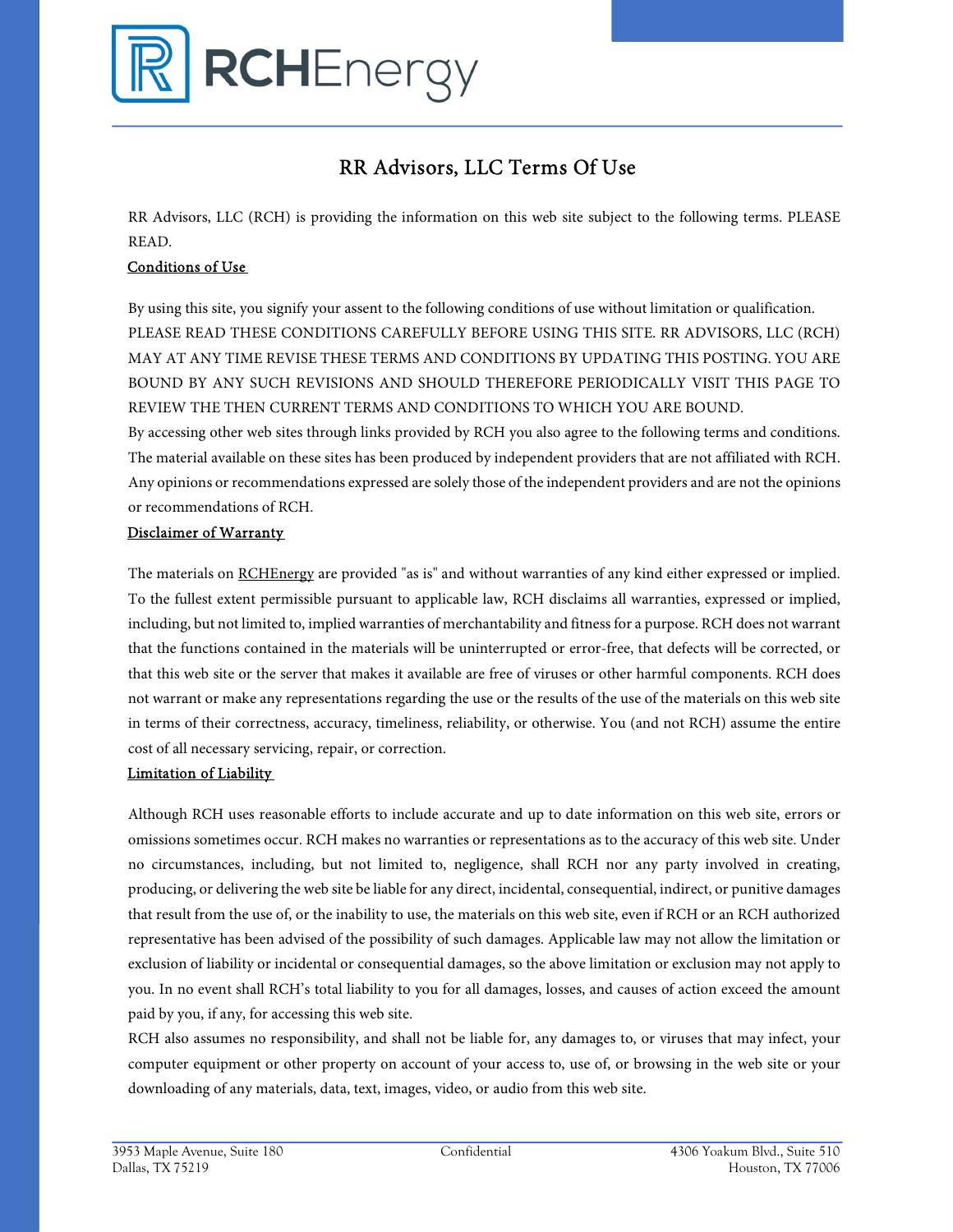

You agree to indemnify and hold harmless RCH and the independent providers/transmitters for (1) any inaccuracy, error, or delay in, or omission of (a) any information, or (b) the transmission or delivery of Information; (2) any loss or damage arising from or occasioned by (a) any such inaccuracy, error, delay, or omission, (b) nonperformance, (c) interruption of information due either to any negligent act or omission by RCH or providers/transmitters of information or to any "force majeure" (i.e. flood, extraordinary weather conditions, earthquake, or other act of God, fire, war, insurrection, riot, labor dispute, accident, action of government, communications, power failure, or equipment or software malfunction) or any other cause beyond the reasonable control of RCH or the information providers/transmitters.

## Restrictions on Use of Materials

This site is owned and operated by RCH. Permission is granted to display and navigate around this web site with a computer using HTML browser software, solely for personal, non-commercial use. Any commercial or public use of this web site or any portion hereof is strictly prohibited.

Except as otherwise permitted by RCH, no materials from RCHEnergy or any web site owned, operated, licensed or controlled by RCH may be copied, reproduced, republished, uploaded, posted, transmitted, or distributed in any way. You may download material displayed on this web site for non-commercial, personal use only provided you also retain all copyright and other proprietary notices contained on the materials. You may not distribute, modify, transmit, reuse, repost, or use the content of this web site for public or commercial purposes, including the text, images, audio, and video without RCH's written permission.

RCH neither warrants nor represents that your use of materials displayed on this web site will not infringe rights of third parties not owned by or affiliated with RCH.

## Jurisdictional Issues

The information contained in this web site is intended for use by a resident of the United States or a corporation, partnership or other entity governed by U.S. laws. The information pertaining to investment products and services is directed only at those persons in a jurisdiction in which the investment products and services are authorized for distribution. Information is not intended for distribution in any jurisdiction where the adviser is not licensed to distribute products or where such offer, solicitation, purchase or sale would be unlawful under the securities laws of such jurisdiction.

## Trademarks and Copyrights

All trademarks, service marks, trade names, logos, and icons in this site belong to either RCH or its affiliates, except third-party trademarks and service marks, which are the property of their respective owners.

Inquiries concerning use of RCH's trademarks, service marks, trade names, logos, icons, copyrights or other intellectual property should be addressed to RR Advisors, LLC, 3953 Maple Road, Suite 180, Dallas, TX 75219, United States of America.

Images displayed on this web site are either the property of, or used with permission by, RCH. The use of these images by you, or anyone else authorized by you, is prohibited unless specifically permitted herein. Any